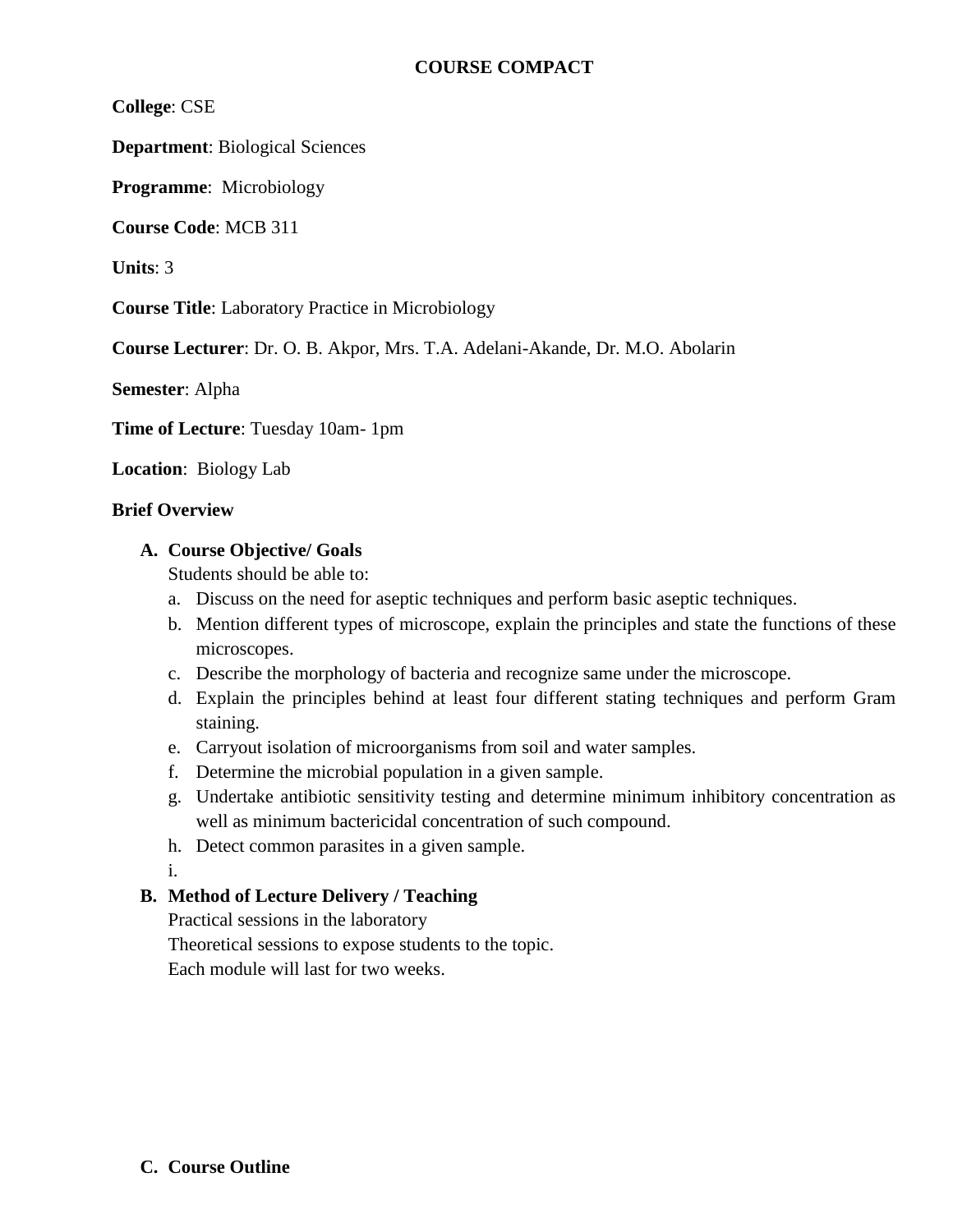| <b>Module</b>  | <b>Title</b>              | <b>Aim and Objectives</b>                                                                                |
|----------------|---------------------------|----------------------------------------------------------------------------------------------------------|
|                | Introduction<br>the<br>to | Students will be introduced to the use of microscopes,                                                   |
|                | laboratory<br>and         | the various types and their functions.                                                                   |
|                | Microscopy                | Students should be able to know:                                                                         |
|                |                           | a. Basic laboratory rules.                                                                               |
|                |                           | b. Mention the functions of different types of                                                           |
|                |                           | microscope.                                                                                              |
|                |                           | c. How to transfer microscopes, position slides,                                                         |
|                |                           | obtain required magnification, and focus an                                                              |
|                |                           | object under the microscope from low power to                                                            |
|                |                           | high power objectives.                                                                                   |
|                |                           | d. Draw and recognize common shapes of bacteria.                                                         |
| 2              | Introduction to staining  | To expose students to direct and indirect staining, Gram                                                 |
|                |                           | staining, capsule staining and acid fast staining                                                        |
|                |                           | emphasizing the principles behind each technique.                                                        |
|                |                           | Students should be able to:                                                                              |
|                |                           | State procedures for at least four different<br>a.                                                       |
|                |                           | staining techniques.                                                                                     |
|                |                           | b. Carryout Gram staining and explain<br>the                                                             |
|                |                           | significance of all reagents required.                                                                   |
| $\overline{4}$ | Microbial<br>enumeration  | To educate students on various approaches to microbial                                                   |
|                | and quantification        | enumeration such as direct microscopic count, viable                                                     |
|                |                           | count, most probable number, ATP assay, electronic                                                       |
|                |                           | enumeration methods and spectroscopy.                                                                    |
|                |                           | The student should be able to:                                                                           |
|                |                           | Explain how to carry out pour plate and spread<br>a.                                                     |
|                |                           | plate techniques.                                                                                        |
|                |                           | b. Determine the number of microorganisms in a                                                           |
|                |                           | given sample.                                                                                            |
| 5              | Microbial isolation and   | To examine in details the following: general aseptic                                                     |
|                | aseptic techniques        | techniques, pure culture techniques for fungi and<br>bacteria as well as maintenance and preservation of |
|                |                           | microbial cultures                                                                                       |
|                |                           | Students should be able to:                                                                              |
|                |                           | Discuss on the need for aseptic techniques and<br>a.                                                     |
|                |                           | perform basic aseptic techniques.                                                                        |
|                |                           | b. Isolate microorganisms from a given food                                                              |
|                |                           | sample.                                                                                                  |
|                |                           | c. Perform serial dilution and streak.                                                                   |
|                |                           | d. Store a microbial culture using agar slope.                                                           |
| 6              | Antibiotic<br>sensitivity | Introduce students to agar dilution and disc dilution                                                    |
|                | testing                   | methods for antibiotic sensitivity testing as well as how                                                |
|                |                           | to determine minimum inhibitory concentration (MIC)                                                      |
|                |                           | and minimum bactericidal concentration (MBC).                                                            |
|                |                           | Students should know:                                                                                    |
|                |                           | Basic procedure for carrying out both agar and<br>a.                                                     |
|                |                           | disc dilution methods.                                                                                   |
|                |                           | b. Explain how to determine MIC and MBC.                                                                 |
| 7              | Parasitology              | Introduce students to the common parasites.                                                              |
|                |                           | Students should be                                                                                       |
|                |                           | Detect common parasites in a given sample.<br>a.                                                         |